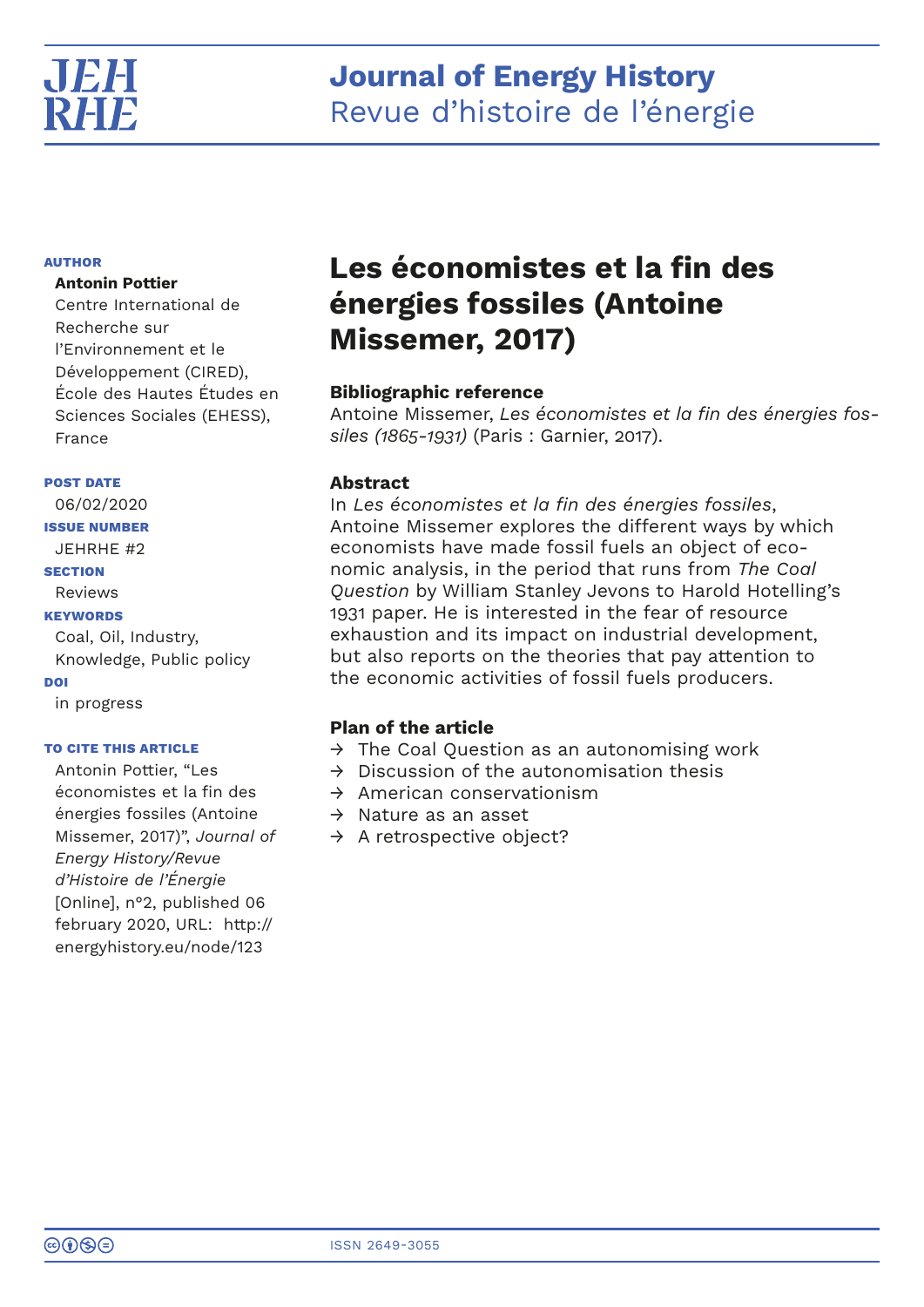

Written by a young scholar, *Les économistes et la fin des énergies fossiles***1** is a rare piece in the history of economic thought that deals with economic theories related to energy and was awarded the 2017 Marcel Boiteux Prize for energy economics. Juan Martínez-Alier**2** brought to light a fascinating gallery of forerunners of Nicholas Georgescu-Roegen's bio-economics, often marginalised or forgotten thinkers. In his book, Antoine Missemer centres on more traditional figures of economic analysis and tells the story of resources economics from the vantage point of fossil fuels. He covers the period before Hotelling's 1931 paper**3**, often considered as a starting point of this subfield of economics. 1

2

Before 1931, how had economists thought about fossil fuels? How was the limited amount of the resources taken into account in economic theories? What were the analytic consequences? How did economists perceive the possible exhaustion of fossil fuels? How can the changing stances and methods regarding fossil fuels be related to broader evolutions of economic

analysis? Antoine Missemer seeks to engage with these questions in his research.

Missemer's book is very valuable because it covers ground to which few works have been devoted. From the point of view of economic analysis, Missemer makes us discover a little known yet rich period, when economic analysis evolves greatly after the seeds of marginalism had been sown. We therefore have the opportunity to see how a paradigm shift pervades applied studies and gradually modifies how their objects are handled. From the point of view of the history of energy, Missemer writes an important chapter on the scientific discourses on energy and the analytic tools that support them. Past reflections on fossil fuels exhaustion and its consequences for economic prosperity echo the concerns of our times. Missemer's account of the birth of economic arguments on fossil fuels connects directly to our current concerns about fossil fuel availability and the way we think about it. 3

To establish the corpus on which his work is based, Missemer finds texts, speeches, books or articles, mainly by economists, which discuss fossil fuels. Such a corpus constitutes what Missemer calls the economic discourse on fossil fuels. He identifies two trends in this discourse: a macroscopic point of view, which is concerned with the economic system as a whole, and especially the role of fossil fuels on industrial development, and a microscopic point of view, that pays attention to the economic behaviours and constraints of mine owners and operators. 4

He studies the economic concepts used to analyse fossil fuels, how they evolve through time and under the pressure of broader changes in economic theory. He opens out their analytic interrelations and the ways they are mobilised in arguments. If this internalist perspective is more prominent, it is combined with an externalist perspective that pays attention to the social context of the production of ideas. 5

**<sup>1</sup>** Antoine Missemer, *Les économistes et la fin des énergies fossiles (1865-1931)* (Paris: Garnier, 2017).

**<sup>2</sup>** Juan Martínez-Alier, *Ecological Economics: energy, environment, and society*, (Oxford: Basil Blackwell, 1987). **3** Harold Hotelling, "The Economics of Exhaustible Resources", J*ournal of Political Economy*, vol. 39, n°2, 1931, 137–175.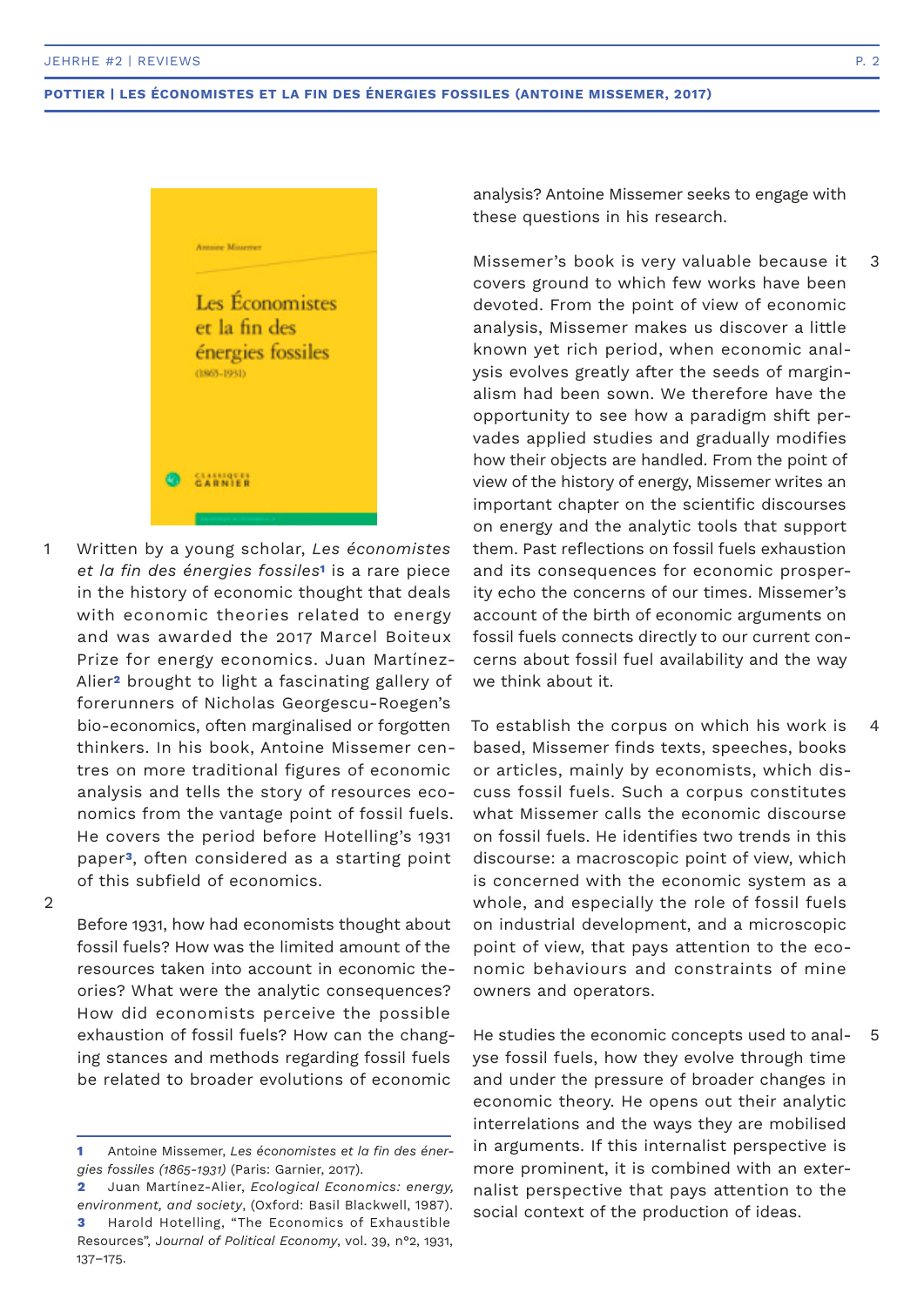# **THE COAL QUESTION AS AN AUTONOMISING WORK**

- The starting point is the *Coal Question* (1865)**4**. In it, William Stanley Jevons investigates the role of coal in the development of British industry, examines geological evaluations of coal deposits, in Britain and abroad, anticipates the increase of extraction costs that will impede British industry compared to its competitors, discusses the possible substitutes or the technical solutions to curb consumption, and finally proposes the repayment of national debt as a means of mitigating the adverse consequences for future generations of the complete use of cheap coal deposits. Jevons' book is situated in the context of the period. First, a long-term socio-economic context, that is the growing importance of coal for British industry. Jevons writes after a century of tremendous transformations of the British economy, which creates a break with the conditions experienced by Smith, Malthus or Ricardo, who hardly spoke about the role of coal. Second a short-term political context, the context of the 1860s with worries about the availability of high-quality coal and the possible subsequent end of British industrial supremacy. These worries were vocally expressed by an engineer and powerful British manufacturer, William Armstrong. With *The Coal Question*, Jevons thus enters a lively political debate and his contribution will reverberate throughout the next half-century. 6
- Missemer starts with the *Coal Question* not only because it is the first work of importance that an economist has devoted to fossil fuels but more importantly because Missemer claims that, with it, Jevons detaches the economic discourse from others. Missemer points to a twofold autonomisation. First, from geologists' evaluations: whereas geologists took the exhaustion of coal deposits as a physical exhaustion, that is the end of the availability of coal, its disappearance as an existing object, Jevons denies the usefulness of this understanding of exhaustion and argues that the 7

**4** William Stanley Jevons, *The Coal Question* (London: Macmillan, 1865).

exhaustion should be considered economically. What is relevant is not the end of coal *per* se, but the end of coal at a given cost of extraction. The exhaustibility of coal does not raise a problem of mere availability, rather it is a problem of raising extraction costs. A second autonomisation, from engineers' perspectives, is provided by Jevons. To postpone the exhaustion of cheap coal deposits, engineers promote new techniques or devices that save coal. Jevons points to the fatal drawback of these methods to make coal use more efficient: the economies realised thanks to these new processes make final use of coal less costly and develop the demand for coal instead of reducing it: this is the famous rebound effect. Engineers' reasoning is useless if it is not embedded in proper economic thinking. According to Missemer, these two moves made by Jevons set apart an economic discourse. This autonomisation is important for the coherence of Missemer's project, as it defines the unity and structure of his object, its relative autonomy. If there is something like an economic discourse on fossil fuels, distinct from geological, engineering and political discourse, with its own rules, arguments and arenas, it is justified to study it independently from other fields.

# **DISCUSSION OF THE AUTONOMISATION THESIS**

I will take issue with this autonomisation thesis. Instead of the breaks with the geologists and the engineers, I would rather notice the continuities. Certainly, Jevons makes the abstract argument that exhaustion is a matter of too high costs and not of physical availability. But when he comes to numbers, he relies on geologists' estimates of coal reserves, and these do not depend on cost. Furthermore, one of his main arguments is that the common measure of exhaustion (the ratio reserves on production) is not relevant when production is growing. He emphasises that its rate of growth has a stronger influence on the exhaustion date than the estimates of reserves, a simple argument that does not have a distinctive economic angle but has more in common with geologists' or engineers' contributions to the debate.

8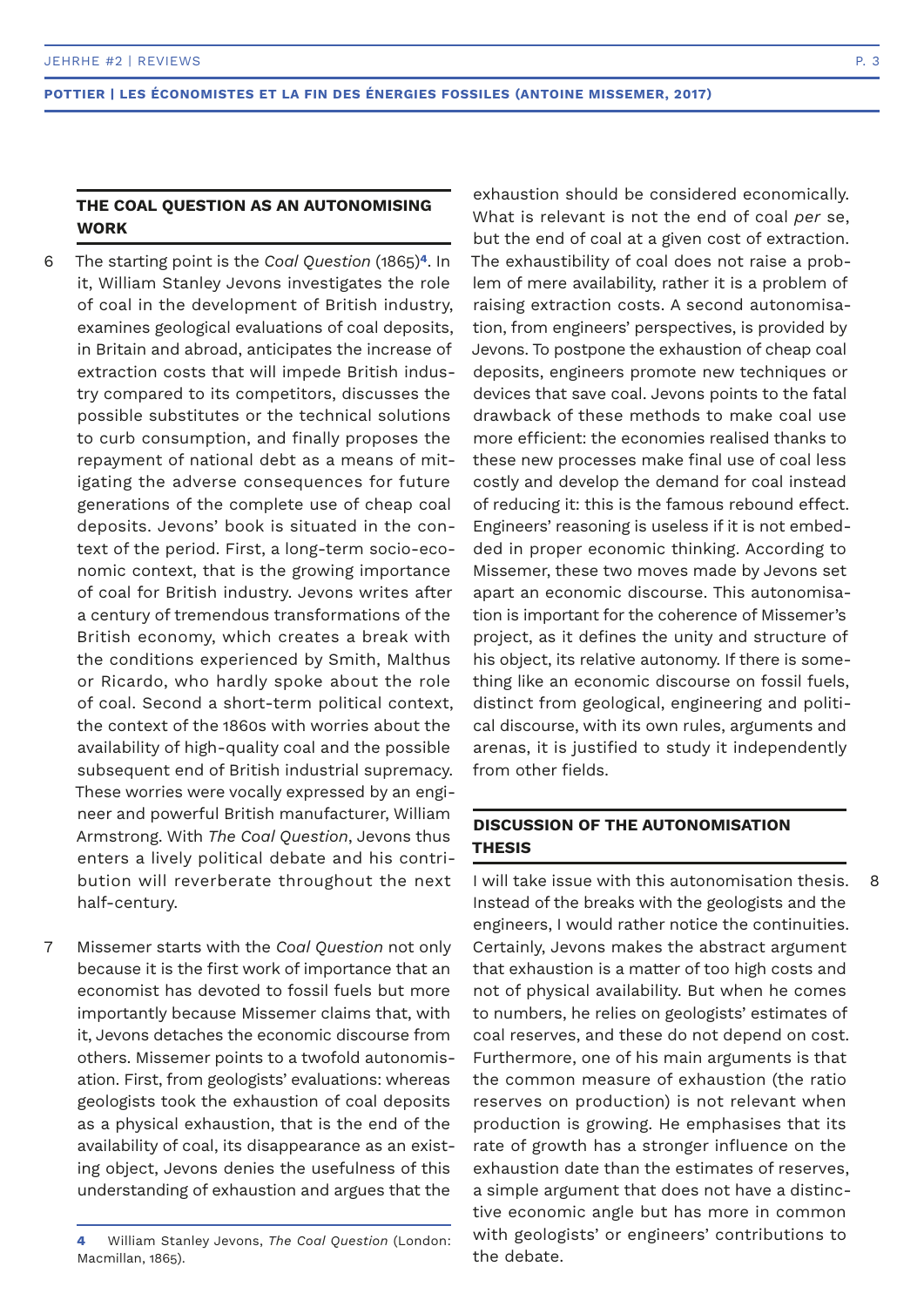- When writing the *Coal Question*, Jevons had no intention of taking a specifically economic stance. His essay is rather a contribution to an ongoing political debate, whose socio-economic context is aptly described by Missemer, a contribution which is embedded in the same knowledge used by other contributions, a knowledge about geology of coal reserves, trade, industry, energy uses, international competitions. What Jevons wrote can be considered today as an economic discourse on fossil fuels, but it was in continuity with discourses that we would assign, from the viewpoint of today, to other realms of knowledge. 9
- Because Missemer is keen to highlight how Jevons broke with past works, he rightly dismisses the connection with Malthus' fear, yet he does not give a fair hearing to the resemblance between Jevons' depiction of the effects of the raising price of coal and the stationary state of Ricardo-Mill induced by increasing cost of land cultivation. This resemblance is not a coincidence. Jevons wrote his book partly to gain public stature and to be offered a position in academia. That Jevons wanted to be heard and recognised by his fellow citizens explains why he resorted to language close to Mill's *Principles*, the common language of the British elite at the time.**5** This stresses again that Jevons' book was addressed to a political audience that is not limited to that of economic analysis. 10
- The innovations made by Jevons, like the rebound-effect, are real but the continuities outweigh the ruptures. The specific economic reasoning spotted by Missemer is so intertwined with different types of arguments that it is not convincing to consider the *Coal Question* as an act of autonomisation of economic analysis. *The Coal Question* is a passionate plea from a learned gentleman about a problem he sincerely fears. I view it more as a remarkable example of how economic analysis can be blended with other types of knowledge to yield an assessment of a policy problem. 11

The autonomisation thesis that sets apart an economic discourse legitimises Missemer's point of view, but it is also a product of his focus on economic arguments and economists. Unfortunately, what should be viewed as economic or as an economist is not defined nor thematised, even though the very notion of what an economist is evolves greatly across the period studied, as indicated by the name change from political economy to economics. It seems that Missemer relies on the contemporary conception of what is economic to select his material. To apply this category far back in time, however, when the boundaries between academic disciplines were not established as they are today, raises generic problems. For the analysis of Jevons' work, two risks are involved. First, drawing a sharp boundary between "economists" and those we do not recognise as such severs Jevons from his intellectual associates, because we hail him as a great economist and not them. At the time, however, he contributed to chemistry, spectroscopy, was an ex-gold assayer and was to become professor of logic and moral philosophy. Viewing him as an economist makes his contribution more special than it is. For example, what makes it especially economic, according to Missemer, is the distinction between physical and economic exhaustion. But this had already been made by Thomas Sopwith, an "engineer" and Williams Armstrong, the manufacturer, as Missemer recognised. Why not instead consider Sopwith as an economist? The separation between what today we call an engineer, a geologist, an economist, an industrialist, a moral philosopher or a natural scientist was less sharp than our current categories suggest. Addressing properly this issue would have broadened the scope of the book by making room for non-economic interventions in the debates about fossil fuels in Great-Britain. 12

## **AMERICAN CONSERVATIONISM**

Fortunately, the detailed account of American conservationism avoids these pitfalls. Here the coherence comes naturally from the fact that a single social and intellectual movement is under the spotlight. The case of Gifford Pinchot, 13

**<sup>5</sup>** Michael V. White, "A Biographical Puzzle: Why Did Jevons Write The Coal Question?", *Journal of the History of Economic Thought*, vol. 13, n°2, 1991, 222–242.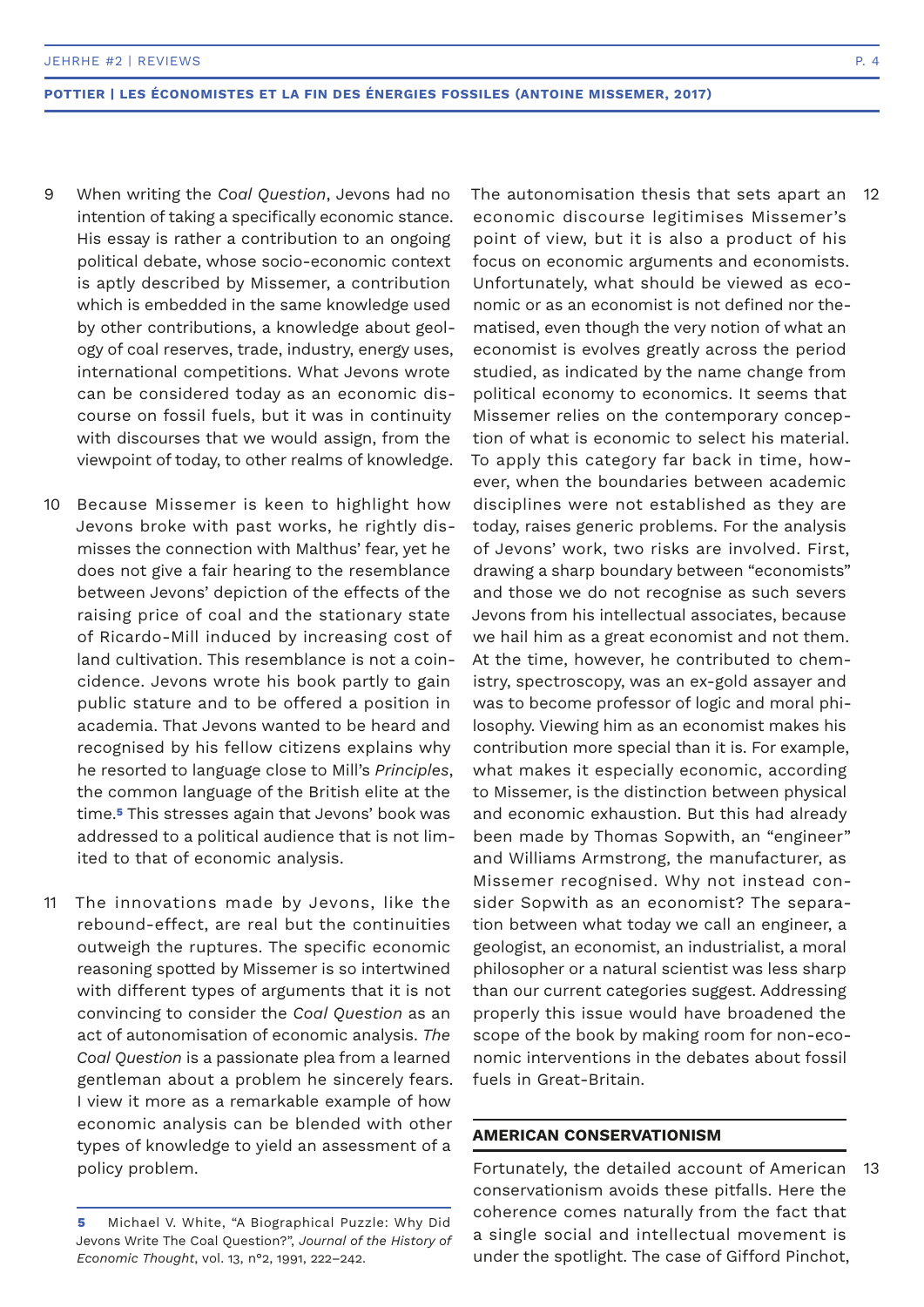forester, civil servant and a leading figure of conservationism, who characterises it in the phrase "the greatest good for the greatest number for the longest time", an obvious extension of Bentham's, amply demonstrates that the separation of what is economic and what is not is highly debatable.

- Missemer presents the context of the end of frontier at the end of 19th century. Conservationism sought to avoid the waste of resources and to develop the natural resources of the country in a rational, ordered manner, in a way that would benefit present and future generations. Fossil fuels were only one topic among others for conservationists and fear of exhaustion was not so influential on their thinking. Contrary to the British who were afraid of the end of their supremacy over other nations, conservationism was self-centred on America, as it seeks to hand natural resources and landscapes on to future generations.  $14$
- 15 Yet, bringing together American conservationism and the British fear of coal exhaustion reinforces the impression that the "economic discourse on fossil fuels" is a questionable object. We really have two different scenes, with different actors, different backgrounds, different temporalities. The arenas in which the texts were produced are separate and Missemer gives no hint that the two are effectively connected, that there had been some transfers of ideas, concepts or texts between the two. It even seems that the *Coal Question* was not known on the other side of the Atlantic, as I found no citation of Jevons in some major works that I checked. Instead of a single strand that develops across countries and evolves through time, we have at least two different strands, each coming from its own context. This does not make less relevant the comparison carried out by Missemer and the contrast he draws between the rather pessimistic British slant and the more optimistic and future-oriented American one, but it certainly puts into perspective the presentation of the *Coal Question* as the opening work of economic discourse on fossil fuels.

## **NATURE AS AN ASSET**

Missemer's focus on economists is much more convincing in the rest of the book, which deals with two "microscopic" questions, the rent of mines and the intertemporal allocation of resources. Here, the level of technicality of the debates indicates a greater autonomy of the field, and there is certainly a strong overlap between those who venture into these arenas and the economists. 16

In a particularly successful chapter, Missemer 17 focuses on the issue of rent. Starting from Ricardo's theory of land rent, he describes how a demand grows for an explanation of the rent of mines, as the notion of Ricardian rent is itself called into question with the advent of marginalism. This shows the link between the more specific issues of resource economics and general developments in economic analysis. A firm theoretical ground seems eventually to be found with the notion of compensation: mining rent would thus be a compensation for the reduction in underground value due to extraction. However, this consensual position is completely abandoned and, in a dramatic reversal, economists shift back to Ricardo's mining rent theory.

The fourth and last chapter details the concep-18tual changes that made Hotelling's 1931 article possible. It begins with what appears, at first sight, to be a detour, with the theory of capital, one of the places where economic theory evolves rapidly and separately from the repercussions of marginalism. The changes began with the Austrian school and Böhm-Bawerk, which saw capital as a production roundabout. Capital is then very different from raw materials and energy resources. Then comes the Fisherian approach to capital, which opposes it to income: income is a flow of payments, capital is a stock of wealth. Here, the characteristics of the production process no longer matter. Only the flow or stock nature of the payments is decisive in qualifying them as capital or income. From this point on, Missemer describes a fascinating process of extending the meaning of capital, by analogy, contiguity, contamination. With Alvin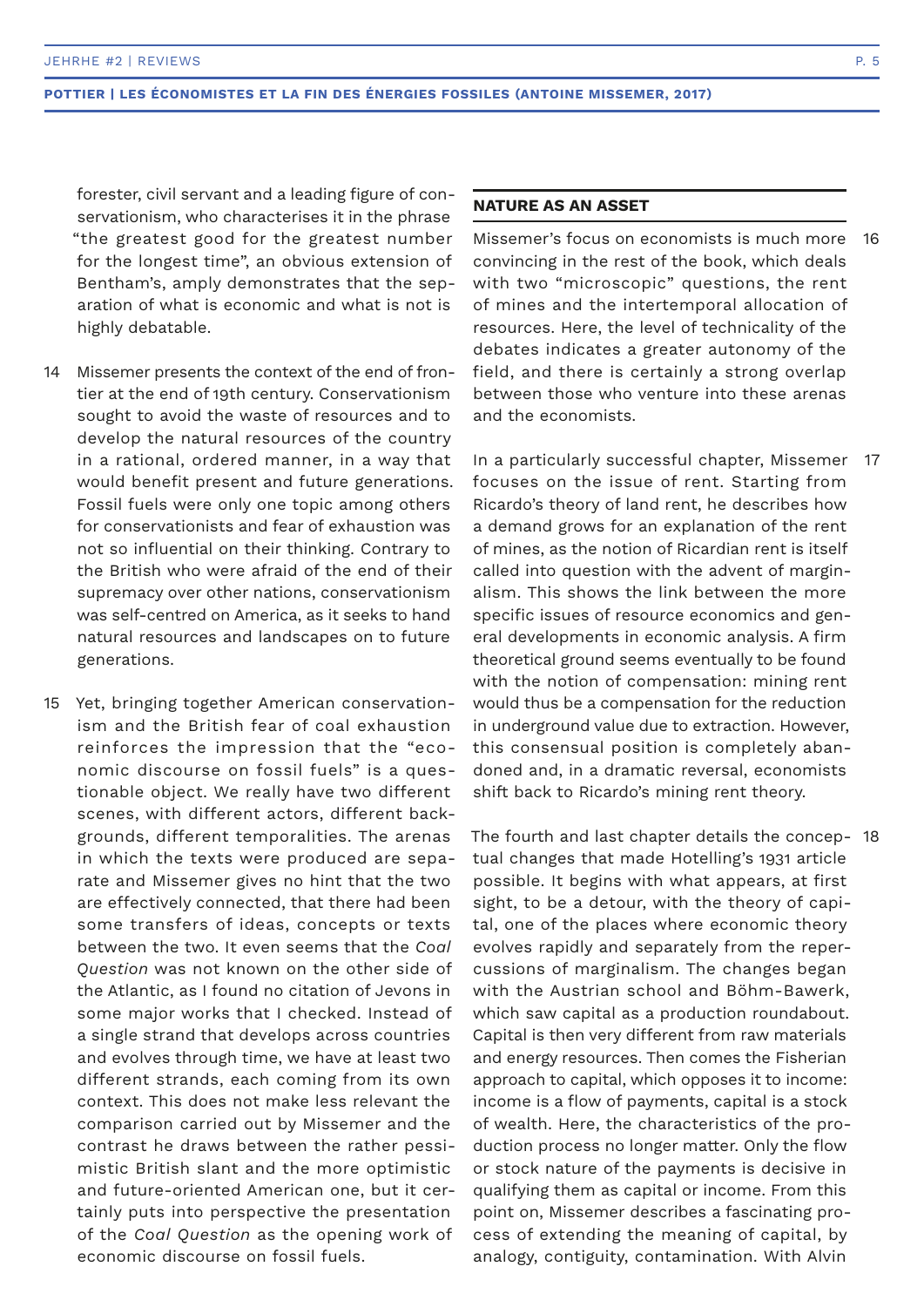Johnson, the notion of natural capital is forged: nature is seen as a stock of wealth. A forest, or a mine, for example, is a stock of wealth because it can be sold for money. They are elements of natural capital. Missemer sees this extension of capital to nature as a critical link in explaining the genesis of Hotelling's article.

- 19 Hotelling's article indeed deals with the exploitation of exhaustible resources and gives the conditions for its intertemporal equilibrium. But, Hotelling's view is designed to apply to all exhaustible assets, without supplementary specifications. The encompassing category of natural capital explains how a mine can be view as an instance of exhaustible assets.
- 20 Missemer notices the gaps between Jevons and Hotelling. Hotelling focuses on the micro-economic properties of a mine, in a very abstract way. The consequences of fossil fuels for economic development are out of his scope. The result is a much more optimistic view of the end of fossil fuels. This end is not in fact a problem since resources are assets like any other. This is a remarkable change from Jevons, partly due to the change in context, partly due to the change in perspective.
- 21 The contrast is also established at the level of the method each uses. Hotelling used sophisticated mathematical tools for the period (the calculus of variations) whereas Jevons' subject was literary. I would like to stress that Hotelling's article contrasts with Jevons' book not only because of its use of mathematics. They differ also in the way they argue and the audience they target. Hotelling took American conservationism as a trigger to investigate whether the restrictions of exploitation favoured by conservationists are warranted. Yet, when reading his article, it is difficult to shrug off the impression that this is only a pretext. Hotelling develops at great length the modelling and the different cases which lend themselves to his mathematical treatment but is far less interested in the conclusion he could draw and feed back into the debate that originally motivated his research. The debate about conservation has inspired Hotelling but he

does not connect his work back to that debate. His paper frames questions in a way that only interests economists. So here, in the paper, we detect the harbinger of the autonomy of economics. It signals that economics can become a self-centred field, strongly detached from practical reality. So, if there is someone who detaches himself from the social context and is not much interested in the effect his writing could produce, it is certainly Harold Hotelling.

## **A RETROSPECTIVE OBJECT?**

To close this review, I would like to make two 22 comments that both originate in the use of current categories of economic knowledge in writing its history.

First, economics now has a category of exhaust-23 ible resources, *i.e.* resource that is non-reproducible, of finite stock and of unique use. Missemer looks at past works through these lenses. He often stresses whether past economists classified resources in a similar way to that which we deem relevant today, and especially whether they have identified the finiteness of the stock of so-called exhaustible resources. Yet, this category is not a matter of fact. Resource economists with a good knowledge of the oil industry, for example Adelman**6**, have challenged whether finite stock is a truly distinguishing and meaningful feature.

The current classification is the very product 24of the theoretical work recounted by Missemer. Consider, for example, the distinction that Bruce, an American economist at the turn of the 20<sup>th</sup> century, made between solid mineral (like coal) and fluid (like oil and gas). That this distinction has not taken roots in economic analysis does not tell us something about the economic nature of exhaustible resources. After all, a provocative essay by Timothy Mitchell**7** precisely relies on this distinction, deemed irrelevant by economists. Economists have chosen to highlight some

**<sup>6</sup>** E.g. Morris A. Adelman, "Modelling World Oil Supply", *The Energy Journal*, vol. 14, n°1, 1993, 1–32.

**<sup>7</sup>** Timothy Mitchell, *Carbon Democracy : Political Power in the Age of Oil* (London: Verso, 2011).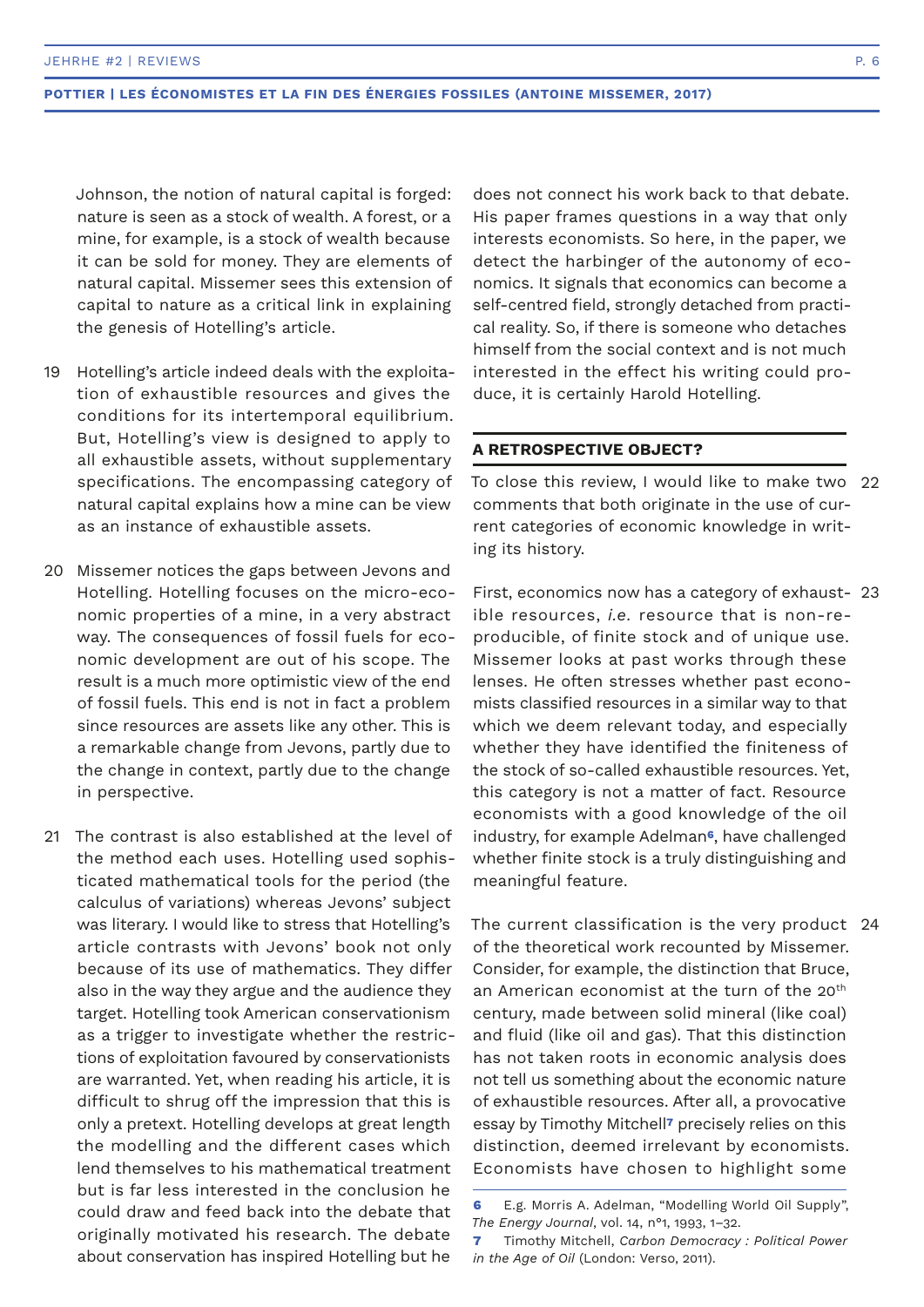characteristics and to downplay others and it would have been very interesting to report and discuss how they justified their choices. Because both the category of "exhaustible resources" and the classification of fossil fuels in it are mostly taken for granted, the opportunity has not been taken to reflect on the process of their construction, although there is the material to service such an exploration.

- 25 A similar observation can be made about the nature of the exhaustibility of resources. Any question on this subject is settled from the start by hailing Jevons as the great initiator of the economic discourse on fossil fuels. This narrative depicts his economic understanding of exhaustion as the bedrock on which others will build. There are nevertheless variations across authors as far as we can learn from what Missemer reports. For example, the way Hotelling's model introduced a finite stock of resources, known ex ante, points to a physical understanding of exhaustion. It would have been valuable if this aspect had been monitored more closely throughout the book.
- 26 Second, Missemer wants to go farther into the past than the moment often considered as the starting point of exhaustible resources economics. This is a very legitimate endeavour. However, its own starting point, Jevons' book, is the "act of birth of fossil fuel economics" only in retrospect. Jevons's book, if it influenced political debates in Britain, was not the onset of a tradition of studies or discourses on the subject of fossil fuels. Until the concerns of the 1960s-70s drew attention to it again, it remained largely ignored or was seen as a work that had no value outside the context in which it had been produced. For example, the *Palgrave dictionary of Political economy* of 1896 only mentions the book in connection with the repayment of national debt. And Keynes**8**, in his bibliographical notice on Jevons, mocks its fear of exhaustion and disparages Jevons's solution to it. Nor did his book cross easily the Atlantic, as I have noted above.

This does not suggest that the current narrative should not be challenged. Hotelling's 1931 paper is intuitively perceived today as a starting point of exhaustible resources economics because the intense theoretical elaboration of the 1960s and 1970s "is essentially based on Hotelling's paper" as Arrow**9** said, and also because some influential papers,**10** presented it as such. But Hotelling's 1931 paper was rarely cited before that. Early landmark works**11** in the area (incidentally, not all made by economists in the current meaning) ignored Hotelling's paper. If Hotelling's article is seminal, it has taken more than thirty years for it to stimulate wider research. If we want to date the beginning of exhaustible resource economics, I believe that we should place it in the 1970s when it exists not only intellectually, in the links that can be made across books and articles, but when it also takes the form of a social group, with leaders, rituals, teaching, and its quest for founding fathers. 27

Taking fossil fuels as a common thread ena-28bles Missemer to provide an overview of economic analysis related to resources during three quarters of a century and to illustrate the important evolutions of the concepts in this period. Placing the material gathered under the umbrella of an "economic discourse on fossil fuels" does a disservice to his impressive work. If we put aside this narrative of a discourse that develops from a single point, we find an exciting story of the birth, evolution and death of several intellectual traditions devoted to questions relevant to fossil fuels' exploitation. Moreover, what strikes me the most in Missemer's depiction is how little fossil fuels are a definite object of economic analysis. In the eyes of the economists of the period, fossil fuels are not viewed as a coherent

**<sup>8</sup>** John Maynard Keynes, "William Stanley Jevons 1835–1882: A Centenary Allocation on his Life and Work as Economist and Statistician", *Journal of the Royal Statistical Society*, vol. 99, n°3, 1936, 516–555.

**<sup>9</sup>** Kenneth Arrow, "Hotelling", in John Eatwell, Murray Milgate et Peter Newman (eds.), *New Palgrave: a dictionary of Economics* (London: Macmillan, 1987), 67.

**<sup>10</sup>** E.g. Robert M. Solow, "The Economics of Resources or the Resources of Economics", *American Economic Review*, vol. 64, n°2, 1974, 1–14.

**<sup>11</sup>** Like the Paley report (1952) or Harold J. Barnett, Chandler Morse, *Scarcity and Growth: the Economics of Natural Resource Availability* (Baltimore: John Hopkins University Press for Resources for the Future, 1963).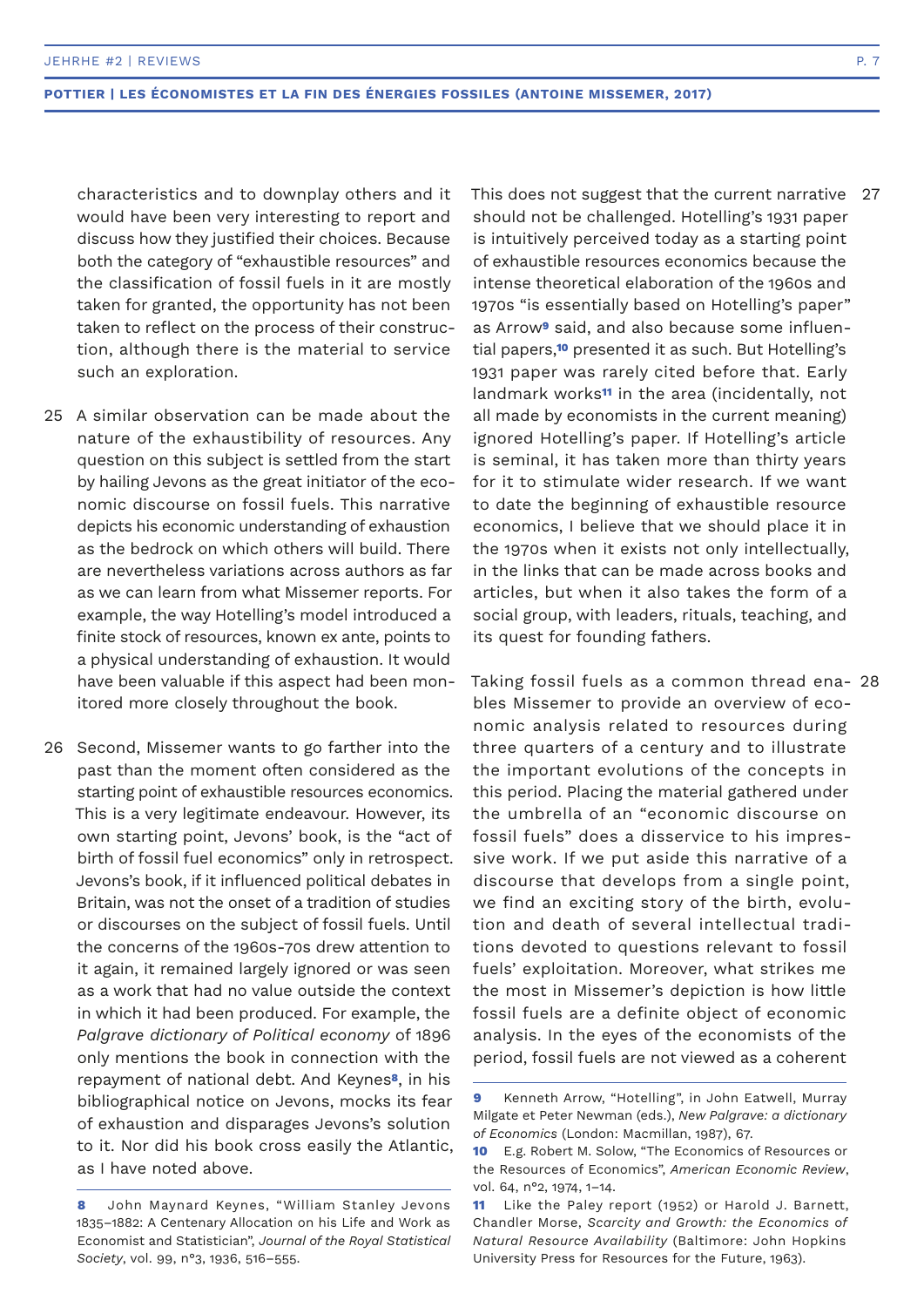object, they are either fragmented or lumped with other resources. For example, Jevons' book deals only with coal. American conservationism is concerned with natural resources in general (including forests). The theory of the rent of mines applies indiscriminately to fossil fuels and minerals. And Hotelling's contribution actually extends to any exhaustible "asset". Fossil fuels were not built as an analytic object of economics in the pre-Hotelling period.

The situation has not changed much in this 29regard. Theoretical research has dived into the micro-economic characteristics of the production of fossil fuels but has neglected their macroscopic impacts on the economy. What connects the two and what makes fossil fuels specific is their energy content. This fundamental aspect of fossil fuels, fossil fuels as an energy source, was present in Jevons but has been missed since.